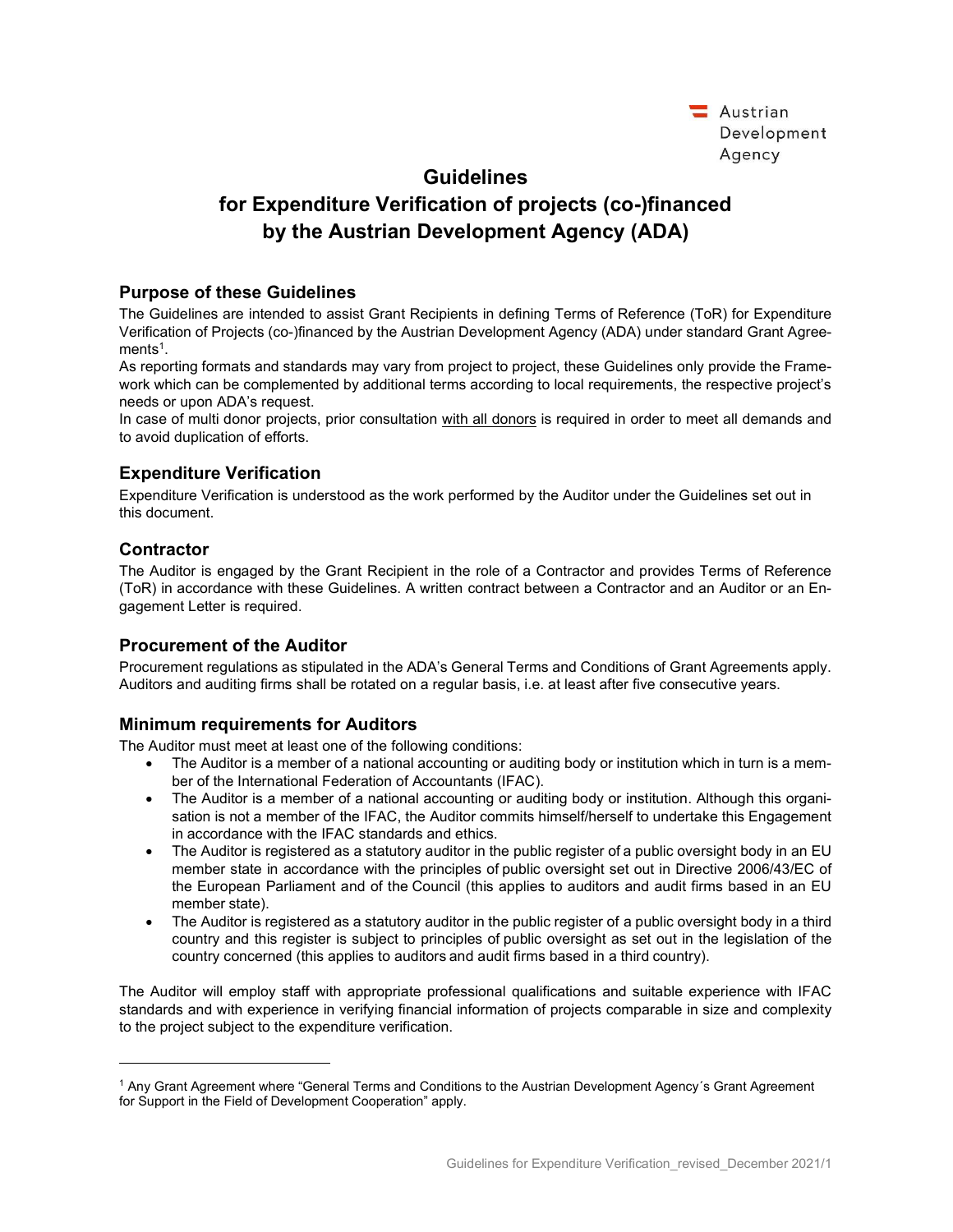The Auditor must have sufficient knowledge of relevant laws, regulations and rules in the countries concerned i.e. where the project is implemented. This includes but is not limited to the company law, taxation, social security and labour regulations, accounting and reporting.

The Auditor will provide the Contractor with CVs of the staff/experts involved in the expenditure verification. The CVs will include appropriate details for the purpose of the evaluation of the offer on the relevant specific experience for this expenditure verification and the qualifying work carried out in the past.

#### Auditing Standards

The Auditor shall undertake this Engagement in accordance with:

- the International Standard on Related Services ('ISRS') 4400 (Revised) "Agreed-upon Procedures Engagements" as promulgated by the IFAC;
- the IFAC Code of Ethics for Professional Accountants (developed and issued by IFAC's International Ethics Standards Board for Accountants (IESBA), which establishes fundamental ethical principles for Auditors regarding integrity, objectivity, independence, professional competence and due care, confidentiality, professional behaviour and technical standards. Although ISRS 4400 (Revised) provides that independence is not a requirement for Agreed-upon procedures engagements, the ADA requires that the Auditor is independent from the Contractor and complies with the independence requirements of the IFAC Code of Ethics for Professional Accountants.<sup>2</sup>

#### Contractor's duties

The Contractor, i.e. the Grant Recipient, provides the Auditor with all necessary information to perform his/her work.

 All documents relevant to the Expenditure Verification must be specified in the Terms of Reference (ToR) which are annexed to the contract or the Engagement Letter.

The following underlying documents are required as a minimum:

- Grant Agreement concluded between the ADA and the Grant Recipient with all annexes, including contracts or agreements between the Grant Recipient and his/her partners, if any
- Amendments to the Grant Agreement, if any
- The Financial Statement

The Financial Statement (consisting of a summary and a detailed breakdown) must include a comparison of actual vs budgeted expenditure and a detailed voucher list classified according to the relevant budget lines. The Financial Statement must in all aspects adhere to the last approved budget and show at least the same level of detail.

The Financial Statement must cover all project expenses and all project funds whether received from the ADA, the Grant Recipient, other project partners or other donors.

Revenues including accrued interest, if any, and calculations of conversions to the contract currency (generally Euro) are to be attested as well.

Contributions in kind are generally not part of the Project Budget and are thus not reflected in the Financial Statement.

If, in exceptional cases, the project budget includes expenses which cannot be verified by the Auditor, these expenses must be declared in the Terms of Reference (ToR) and in the Financial Statement.

<sup>2</sup> It follows from the independence requirement that a company or an individual acting as a business consultant or a tax advisor of the Contractor, is not permitted to undertake the Expenditure Verification Engagement under the Grant Agreement.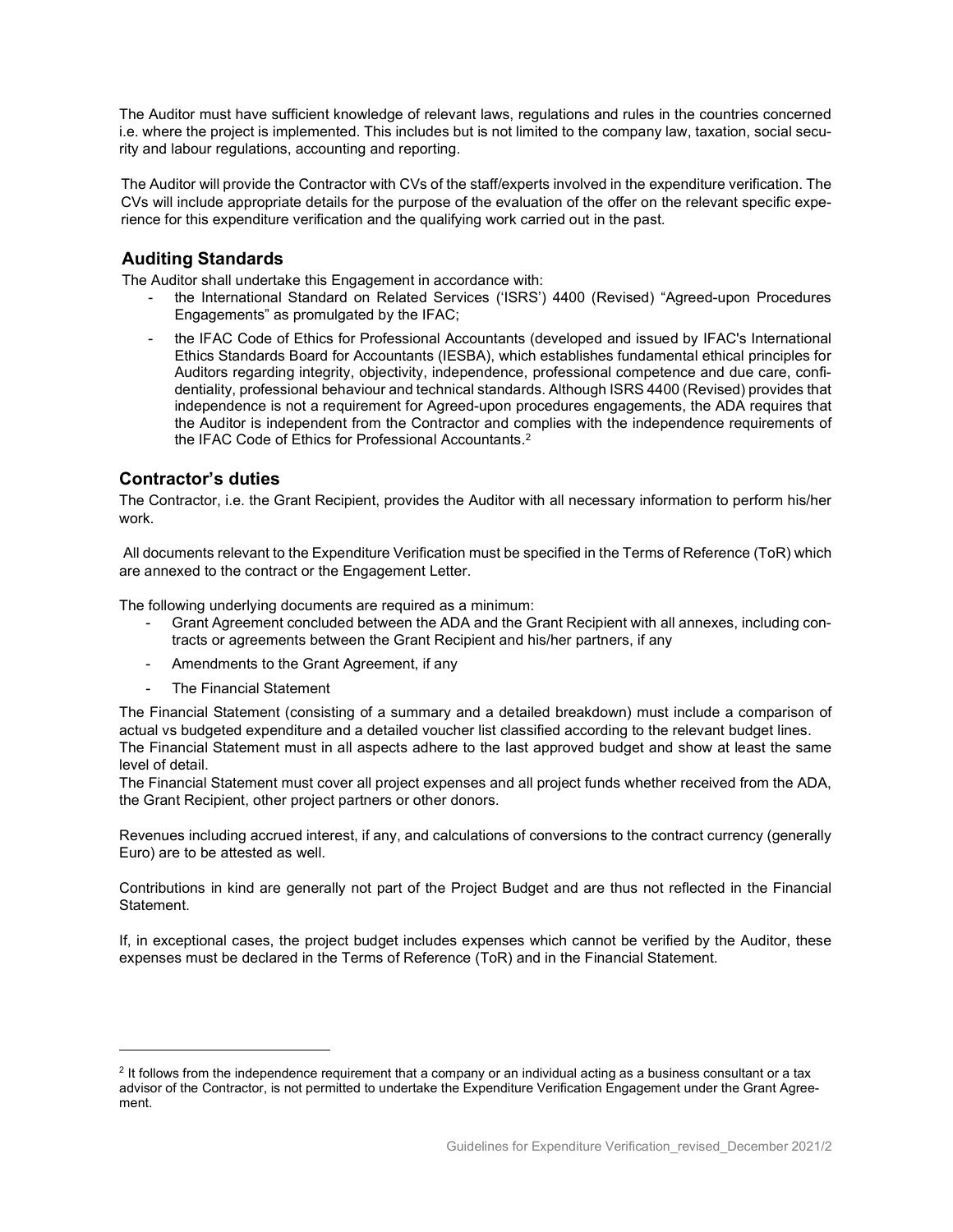The Expenditure Coverage Ratio (ECR) $^3$  is defined in the Terms of Reference (ToR). The Auditor ensures that the overall ECR is at least 65%. If he finds an exception rate of less than 10% of the total amount of expenditure verified (i.e. 6,5 %) the Auditor finalises the verification procedures and continues with reporting. If the exception rate found is higher than 10% the Auditor extends verification procedures until the ECR is at least 85%. The Auditor then finalises verification procedures and continues with reporting regardless of the total exception rate found. The Auditor ensures that the ECR for each expenditure heading and subheading in the Financial Report is at least 10%. The Contractor must reserve the right to share the Expenditure Verification Report and its annexes with all donors.

The ADA reserves the right to reject the Expenditure Verification Report if it does not comply with the required standards. The ADA may at any time require the submission of the original vouchers. The original vouchers must be available for in situ inspection by the ADA at any time for a period of ten years starting from the end of the year during which the last instalment has been disbursed by the ADA. The ADA shall be allowed to inspect in detail the financial management of the Project at any time.

# Procedures to be performed by the Auditor

The Auditor verifies based on original documents that

- 1. the project is implemented in accordance with the principles of economy, efficiency and expediency
- 2. proper book-keeping and sound financial management have been maintained by the Grant Recipient, the related expenditure practices are correct, Generally Accepted Accounting Standards have been met and an adequate, effective Internal control system exists
- 3. the project funds have been used in conformity with the Grant Agreement, in particular:
	- a. the project funds were spent exclusively for project related expenses and solely for the purpose intended;
	- b. costs have been incurred during the implementation period;
	- c. costs meet the eligibility criteria stipulated in the Grant Agreement and its annexes
- 4. the financial report presented by the Grant Recipient presents the actual expenditure incurred and the revenue received for the project for the respective reporting period accurately and in conformity with the Grant Agreement and annexes thereto
- 5. the project expenditures are allocated to the last approved (allocated) project budget
- 6. individual expenditures made from grant funds are clear evident from the project bookkeeping and are assigned to the correct budged items as specified in the approved Grant Application.
- 7. it is plausible that the expenditure for a selected item was necessary for the implementation of the project and that it had to be incurred for the contracted activities of the project by examining the nature of the expenditure with supporting documents
- 8. where expenditure was apportioned, the applied allocation key was based on sufficient, appropriate and verifiable underlying information
- 9. over expenditure, if any, lies within the thresholds stipulated in the Grant Agreement
- 10. the projects costs claimed are net cost and free of any VAT; if expenses contain Value Added Tax (VAT), the Auditor shall certify that the Grant Recipient is not exempt from VAT and cannot reclaim it either

 $^3$  This ratio represents the total amount of expenditure to be verified expressed as a percentage of the total expenditure which has been subject of this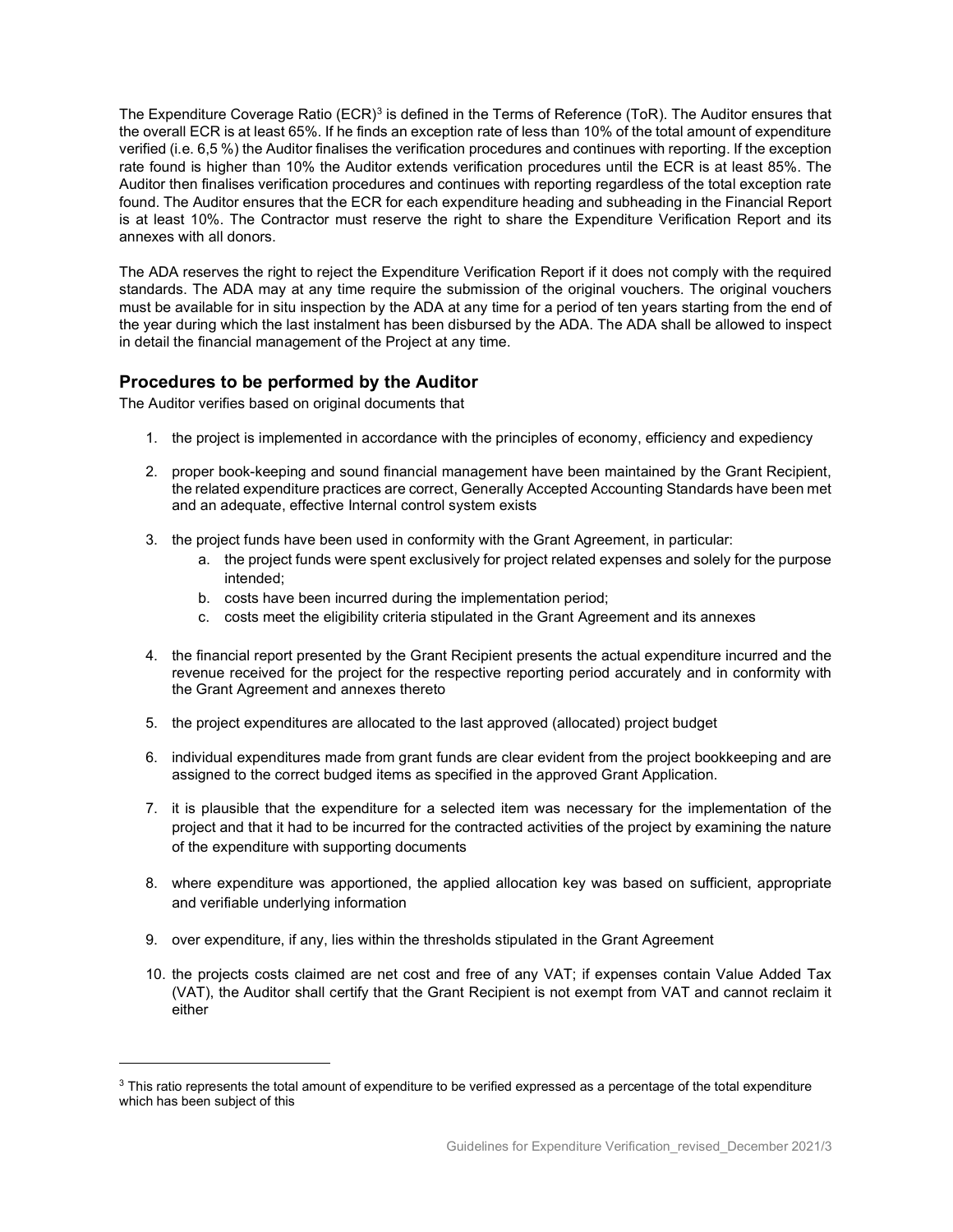- 11. costs declared in the Financial Statement are justified by the relevant supporting documents in form of genuine and original invoices, receipts and vouchers bearing all necessary information; these original supporting documents are clearly associated with the project and the project's time frame
- 12. all expenditures claimed under the financial report have been settled and paid for, no outstanding invoices or accrued costs have been included in the financial report
- 13. all necessary supporting documents for employees' costs are available and these costs are reported correctly. Specifically, the auditor verifies
	- a. the existence of employment contracts in accordance with the relevant national legislation
	- b. that the reported employees' costs are calculated correctly in accordance with the approved Budget and respective provisions of the General Terms and Conditions
	- c. that only actually paid employees' costs have been claimed under the Financial Report and this has been evidenced by the respective supporting documents
- 14. indirect costs<sup>4</sup>, if foreseen in the budget, have been calculated properly
- 15. accrued interest has been declared<sup>5</sup>
- 16. conversion of currency has been calculated correctly, in particularly the conversion into EUR has been calculated in accordance with the General Terms and Conditions and is evidenced by currency exchange receipts and/or respective bank account statements
- 17. usage of budget funds under "unforeseen" or "contingency reserve" has been approved by ADA
- 18. revenues foreseen in the financial plan were not realized
- 19. other revenues originally not foreseen in the financial plan were registered
- 20. applicable procurement regulations of the General Terms and Conditions have been complied with
- 21. applicable provisions of social and labour laws in all countries where the project is being implemented have been complied with
- 22. applicable provisions of the company and tax laws and regulations have been complied with
- 23. regulations on travel expenses have been followed
- 24. all assets and equipment have been incorporated in the asset list
- 25. assets and equipment have been used for the project purposes
- 26. depreciation on investment goods that continue to be available to the Grant Recipient after the end of the term of the Agreement has been properly calculated, if applicable
- 27. equipment or services produced or provided by the Recipient itself have been charged at cost only (without any markup), if applicable
- 28. project vehicles, if any, have been used according to the standards set out in the General Terms and Conditions of the Grant Agreement
- 29. sub-grants foreseen in the project document have been provided to third parties and have been properly accounted for based on actual costs

<sup>4</sup> Indirect costs (also named "Projektbegleitentgelt, (PBE)" are calculated proportionally to eligible direct costs and do not require further supporting documents. Audit costs are part of the indirect costs. For details refer to "Guidelines indirect costs". 5 note that accrued interest must be reimbursed to ADA